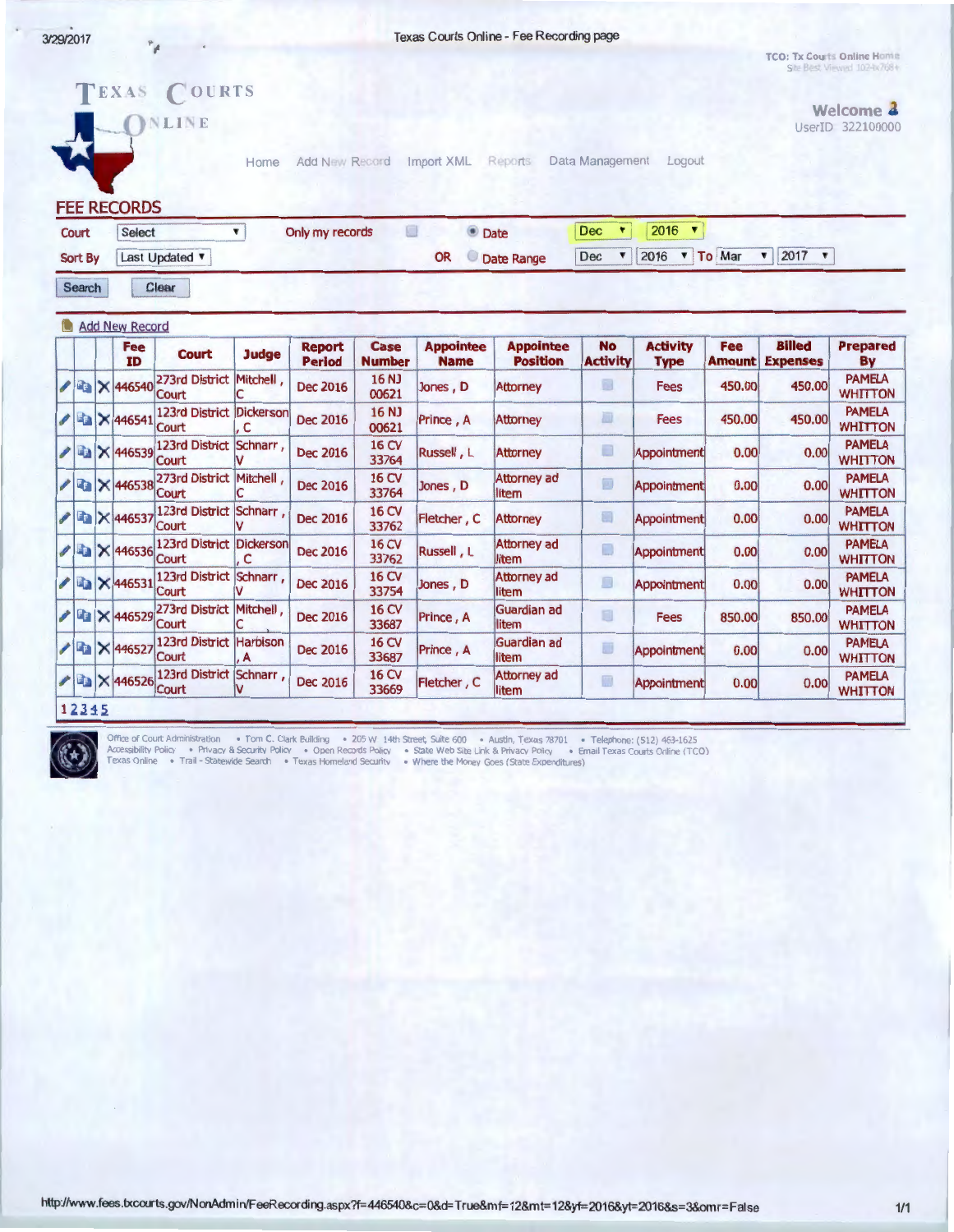**TCO: Tx Courts Online Home**<br>Site Best Viewed 1024x76B+





exas Online . Trail - Statewide Search . Texas Homeland Security . Where the Money Goes (State Expenditures)

http://www.fees.txcourts.gov/NonAdmin/FeeRecording.aspx?f=446540&c=O&d=True&mf=12&mt=12&yf=2016&yt=2016&s=3&omr=False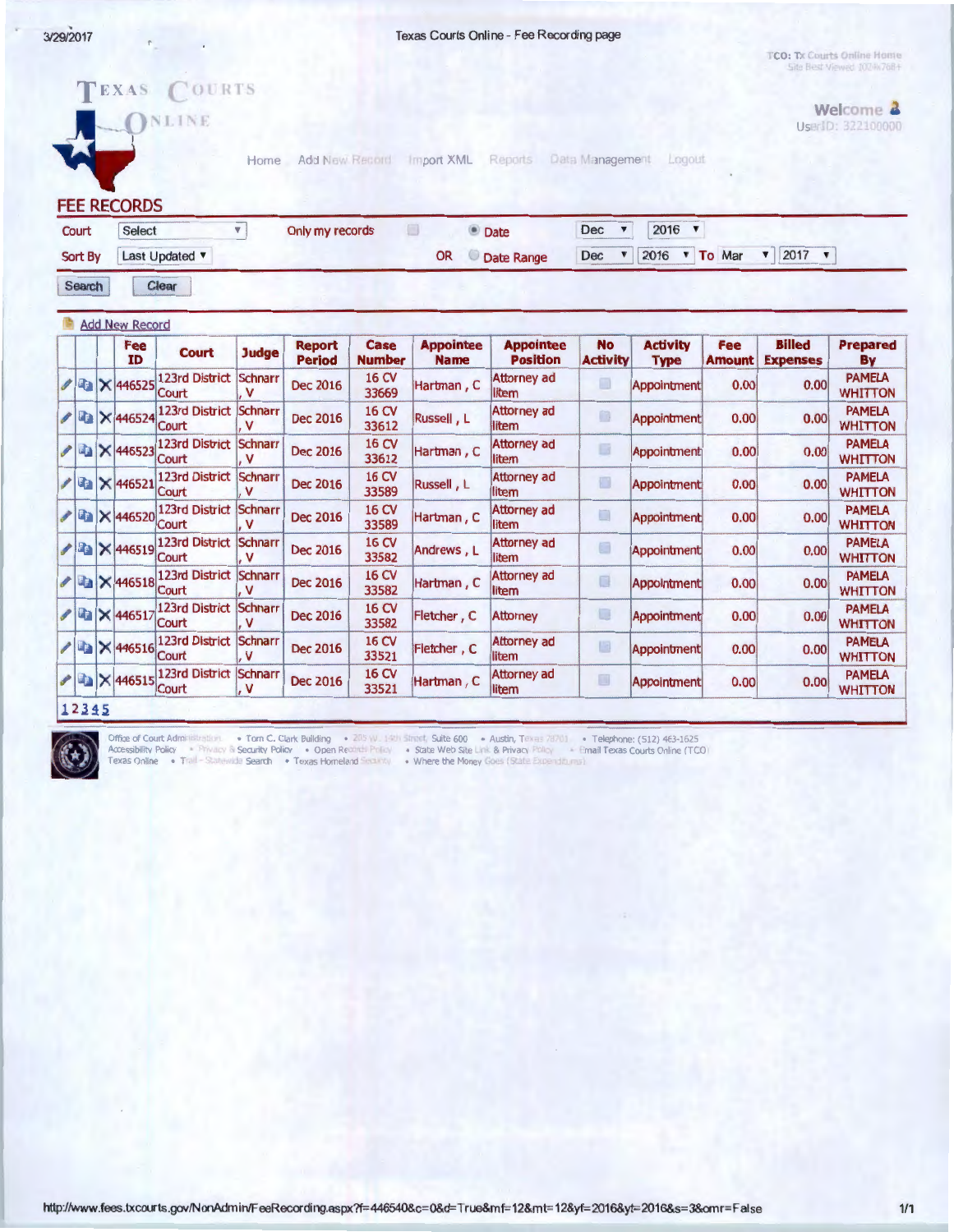Texas Courts Online - Fee Recording page

TCO: Tx Courts Online Home in Best Viewed 1024 768

COURTS EXAS **Welcome**   $NLINE$ UserID: 322100000 Home Add New Record Import XML Reports Data Management Logout **FEE RECORDS**  Court Select v 2016~ Only my records **Date** Dec **v** Sort By Last Updated  $\overline{v}$ OR Date Range Dec  $\triangledown$  2016  $\triangledown$  To Mar  $\triangledown$  2017  $\triangledown$ Search Clear Add New Record **Fee** Court Judge **Report Case Appointee Appointee No Activity Fee Billed Prepared Period Number Name Position Activity Type Amount Expenses By**  x 446514 <sup>123rd</sup> District Schnarr<br>Court , V<br>A De Mercel <sup>123rd</sup> District Schnarr Dec 2016  $\begin{array}{|c|c|c|c|c|}\n\hline\n & 16 \text{ CV} & \text{Jones} & \text{D} & \text{[Attoring} & \text{add} & \text{[appointment]} & 0.00 & 0.00 & \text{WHTTO} \\
\hline\n\end{array}$ Court , V  $33459$   $\begin{array}{|l|}\n\end{array}$   $\begin{array}{|l|}\n\end{array}$   $\begin{array}{|l|}\n\end{array}$   $\begin{array}{|l|}\n\end{array}$   $\begin{array}{|l|}\n\end{array}$   $\begin{array}{|l|}\n\end{array}$   $\begin{array}{|l|}\n\end{array}$   $\begin{array}{|l|}\n\end{array}$   $\begin{array}{|l|}\n\end{array}$ **2** ILQ × 446513 123rd District Schnarr<br>
2 ILQ × 446512 123rd District Schnarr<br>
2 ILQ × 446512 Court Dec 2016 16 CV Hartman , C Attorney ad Appointment 0.00 0.00 PAMELA **Court**  $33459$   $\phantom{0}\phantom{0}$   $\phantom{0}$   $\phantom{0}$   $\phantom{0}$   $\phantom{0}$   $\phantom{0}$   $\phantom{0}$   $\phantom{0}$   $\phantom{0}$   $\phantom{0}$   $\phantom{0}$   $\phantom{0}$   $\phantom{0}$   $\phantom{0}$   $\phantom{0}$   $\phantom{0}$   $\phantom{0}$   $\phantom{0}$   $\phantom{0}$   $\phantom{0}$   $\phantom{0}$   $\phantom{0}$   $\phantom{0}$  Dec 2016  $\begin{array}{c|c|c|c|c} 16 \text{CV} & \text{Jones} & \text{P} & \text{Attention} & \text{Approximate} \end{array}$  Appointment 0.00 0.00  $\begin{array}{c|c|c} \text{PAMELA} & \text{PAMELA} & \text{Approximate} \end{array}$  $\begin{array}{c} \mathbf{X} \rightarrow 446512 \begin{array}{c} \text{Count} \\ \text{Count} \end{array} \end{array} \begin{array}{c} \text{Number of the image} \\ \text{Number of the image} \end{array} \end{array}$ **Court**  $33437$  WHITTON **2 3 × 446511** 123rd District Schnarr<br>
2 3 × 446510 <sup>123rd</sup> District Schnarr Dec 2016 16 CV Hartman, C Attorney ad Appointment 0.00 0.00 PAMELA **Court** 33437 The bullet of the MHITTON CONTROL TO THE METHOD OF THE METHOD OF THE METHOD 123rd District Schnarr<br>Court , V **2 3 × 446510** 123rd District Schnarr<br>
2 3 × 446380 273rd District Mitchell Dec 2016 16 CV Fletcher , C  $\frac{\text{Attorney ad}}{\text{litom}}$  Appointment 0.00 0.00  $\frac{\text{PAMELA}}{\text{WHTTOV}}$  $33406$   $\phantom{0}\phantom{0}$   $\phantom{0}$   $\phantom{0}$   $\phantom{0}$   $\phantom{0}$   $\phantom{0}$   $\phantom{0}$   $\phantom{0}$   $\phantom{0}$   $\phantom{0}$   $\phantom{0}$   $\phantom{0}$   $\phantom{0}$   $\phantom{0}$   $\phantom{0}$   $\phantom{0}$   $\phantom{0}$   $\phantom{0}$   $\phantom{0}$   $\phantom{0}$   $\phantom{0}$   $\phantom{0}$   $\phantom{0}$   $\begin{array}{c} \mathcal{P} \xrightarrow{d_{\text{in}}} X \xrightarrow{446380} \begin{array}{l} \text{273rd District} \end{array} \\ \text{[C]} \begin{array}{c} \mathcal{P} \xrightarrow{d_{\text{in}}} X \xrightarrow{446379} \begin{array}{l} \text{123rd District} \end{array} \\ \text{[C)} \begin{array}{c} \text{[C)} \text{C} \end{array} \end{array} \end{array}$ Dec 2016  $\begin{array}{|c|c|c|c|c|c|}\n\hline\n 16 CV &\overline{) 53308} &\overline{) 50085} &\overline{) 0016} &\overline{) 00180} &\overline{) 00180} &\overline{) 00180} &\overline{) 00180} &\overline{) 00180} &\overline{) 00180} &\overline{) 00180} &\overline{) 00180} &\overline{) 00180} &\overline{) 00180} &\overline{) 00180} &\$ Court  $33398$   $\overline{\phantom{a}}$  litem  $\phantom{a}$   $\overline{\phantom{a}}$   $\overline{\phantom{a}}$   $\overline{\phantom{a}}$   $\overline{\phantom{a}}$   $\overline{\phantom{a}}$   $\overline{\phantom{a}}$   $\overline{\phantom{a}}$   $\overline{\phantom{a}}$   $\overline{\phantom{a}}$   $\overline{\phantom{a}}$   $\overline{\phantom{a}}$   $\overline{\phantom{a}}$   $\overline{\phantom{a}}$   $\overline{\phantom{a}}$   $\overline{\phantom{a}}$   $\overline{\phant$ x 446379 123rd District Schnarr<br>
Court , V<br>
x 446333 273rd District Mitchell Dec 2016  $\begin{array}{|c|c|c|c|c|}\n\hline\n & 16 \text{ CV} & \text{Hartman} & C & \text{Attorney ad} & \text{Appointment} & 0.00 & 0.00 & \text{WHTTO} \\
\hline\n\end{array}$ 33398 Hotel Hitem Herbert Hitem WHITTON  $\begin{array}{c}\n\mathcal{L}_{\text{max}} \times 446333 \begin{array}{c}\n\text{273rd District Mitchell} \\
\text{Count} \\
\text{16.}\n\end{array}\n\end{array}$ Dec 2016  $\begin{array}{|c|c|c|c|c|}\n\hline\n 15 \text{ CV} & \text{Russell, L} & \text{Attorney ad} & \text{Fees} & 450.00 & 450.00 & \text{WHTTO} \\
\hline\n\end{array}$ 33341 **litem** littlem expected to the series whitton  $\begin{array}{c} \mathcal{P} & \mathbb{Q}_a \times 446328 \frac{273rd \text{ District } \text{Mitchell}}{\text{Count }}, \\ \mathcal{P} & \mathcal{P} \times 446325 \frac{273rd \text{ District } \text{Mitchell}}{\text{Without }}, \end{array}$ Dec 2016  $\begin{array}{|c|c|c|c|c|}\n\hline\n 15 \text{ CV} & \text{Russell}, & \text{[Attoring add]} & \text{[Fees]} & \text{450.00} & \text{450.00} \\
\hline\n\end{array}$  $33340$   $\overline{\phantom{a}}$  litem  $\overline{\phantom{a}}$   $\overline{\phantom{a}}$   $\overline{\phantom{a}}$   $\overline{\phantom{a}}$   $\overline{\phantom{a}}$   $\overline{\phantom{a}}$   $\overline{\phantom{a}}$   $\overline{\phantom{a}}$   $\overline{\phantom{a}}$   $\overline{\phantom{a}}$   $\overline{\phantom{a}}$   $\overline{\phantom{a}}$   $\overline{\phantom{a}}$   $\overline{\phantom{a}}$   $\overline{\phantom{a}}$   $\overline{\phantom{a}}$   $\over$ 273rd District Mitchell<br>Court , C  $\ell$  ii.  $\times$  446325 <sup>273rd</sup> District Mitchell<br>12345 Dec 2016  $\begin{array}{|c|c|c|c|c|}\n\hline\n 15 CV & Jones, D & \text{[Attoring add]} & \text{Fees} & 450.00 & 450.00 & \text{WHTTO} \\
\hline\n\end{array}$ 33295 Concert Hitem and the second concert white white white white white white white white white white white white white white white white white white white white white white white white white white white white white white 12345



· Tom C. Clark Building . 205 W. 14th Street, Suite 600 . Austin, Texas 78701 . Telephone: (512) 463-1625 <sup>2</sup> Court Administration . Email Texas Courts Online (TCO)

bility Policy · Privacy & Security Policy · Open Records Policy · State Web Sitte Link & Privacy Policy · Enter<br>Online · Trail - Statewide Search · Texas Homeland Security · Where the Money Goes (State Expenditures) Online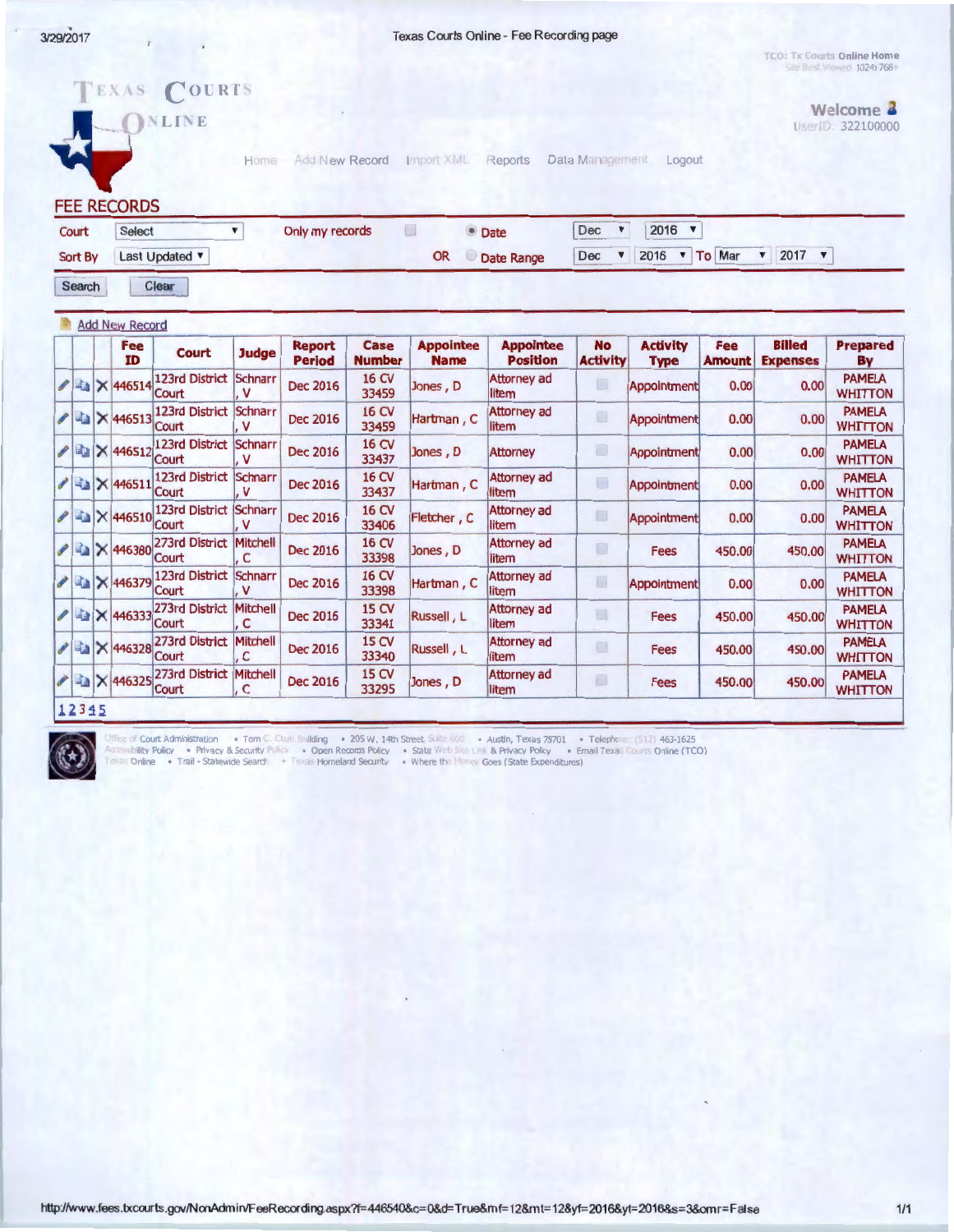Texas Courts Online - Fee Recording page

TCO: Tx Courts Online Home Site Best Viewed 102-W768+

> Welcome 2 UserID: 322100000

*INLINE* 

Logout Home Add New Record Import XML Reports Data Management

**FEE RECORDS** 

TEXAS COURTS

| Court | Select<br>Sort By Last Updated |  | Only my records |  | <b>Date</b><br>Date Range | $2016$ $\sqrt{ }$<br>$Dec \quad \mathbb{V}$                  |  |  |  |  |  |  |
|-------|--------------------------------|--|-----------------|--|---------------------------|--------------------------------------------------------------|--|--|--|--|--|--|
|       |                                |  |                 |  |                           | Dec $\vec{v}$ 2016 $\vec{v}$ To Mar $\vec{v}$ 2017 $\vec{v}$ |  |  |  |  |  |  |

Search Clear

|  | Fee<br>ID           | <b>Court</b>                             | <b>Judge</b> | <b>Report</b><br><b>Period</b> | Case<br><b>Number</b>       | <b>Appointee</b><br><b>Name</b> | <b>Appointee</b><br><b>Position</b> | <b>No</b><br><b>Activity</b> | <b>Activity</b><br><b>Type</b> | <b>Fee</b><br><b>Amount</b> | <b>Billed</b><br><b>Expenses</b> | <b>Prepared</b><br>By           |
|--|---------------------|------------------------------------------|--------------|--------------------------------|-----------------------------|---------------------------------|-------------------------------------|------------------------------|--------------------------------|-----------------------------|----------------------------------|---------------------------------|
|  | / 2 × 446324        | 123rd District Schnarr,<br>Court         |              | <b>Dec 2016</b>                | 15 CV<br>33295              | Hartman, C                      | Attorney ad<br>litem                | $\Box$                       | Appointment                    | 0.00                        | 0.00                             | <b>PAMELA</b><br><b>WHITTON</b> |
|  | 146323              | 273rd District<br>Court                  | Mitchell,    | <b>Dec 2016</b>                | $15$ CV $\epsilon$<br>33295 | Fletcher, C                     | Attorney ad<br>litem                | 画                            | <b>Fees</b>                    | 693.75                      | 693.75                           | <b>PAMELA</b><br><b>WHITTON</b> |
|  | <b>/ ■ × 446322</b> | 123rd District<br>Court                  | Schnarr,     | <b>Dec 2016</b>                | <b>15 CV</b><br>33216       | Fletcher, C                     | Attorney ad<br>litem                | IJ                           | Appointment                    | 0.00                        | 0.00                             | <b>PAMELA</b><br><b>WHITTON</b> |
|  | <b>/ 446321</b>     | 273rd District Mitchell,<br>Court        |              | <b>Dec 2016</b>                | <b>15 CV</b><br>33216       | Hartman, C                      | Attorney ad<br>litem                | ▣                            | Appointment                    | 0.00                        | 0.00                             | <b>PAMELA</b><br><b>WHITTON</b> |
|  | <b>X 446218</b>     | <b>123rd District</b><br>Court           | Schnarr,     | <b>Dec 2016</b>                | <b>15 CV</b><br>33173       | Jones, D                        | Attorney ad<br>litem                | D                            | <b>Appointment</b>             | 0.00                        | 0.00                             | <b>PAMELA</b><br><b>WHITTON</b> |
|  | <b>/ ■ × 446217</b> | 123rd District Schnarr,<br>Court         |              | <b>Dec 2016</b>                | <b>15 CV</b><br>33173       | Hartman, C                      | <b>Attorney ad</b><br>litem         | D                            | Appointment                    | 0.00                        | 0.00                             | <b>PAMELA</b><br><b>WHITTON</b> |
|  | <b>/ ■ × 446214</b> | 123rd District<br>Court                  | Schnarr      | <b>Dec 2016</b>                | <b>15 CV</b><br>33010       | Jones, D                        | Attorney ad<br>litem                | Đ                            | <b>Appointment</b>             | 0.00                        | 0.00                             | <b>PAMELA</b><br><b>WHITTON</b> |
|  | / 2 × 446209        | 123rd District<br>Court                  | Schnarr,     | <b>Dec 2016</b>                | 15 CV<br>33010              | Russell, L                      | Attorney ad<br>litem                | D                            | Appointment                    | 0.00                        | 0.00                             | <b>PAMELA</b><br><b>WHITTON</b> |
|  | <b>/ ■ × 446156</b> | 273rd District Mitchell,<br><b>Court</b> |              | <b>Dec 2016</b>                | <b>15 CV</b><br>33010       | Jones, D                        | Attorney ad<br>litem                | $\Box$                       | <b>Fees</b>                    | 750.00                      | 750.00                           | <b>PAMELA</b><br><b>WHITTON</b> |
|  | <b>/ ■ × 446152</b> | 123rd District Dickerson<br>Court        | , C          | Dec 2016                       | 14 CV<br>32922              | Russell, L                      | Attorney ad<br>litem                | ₩                            | <b>Fees</b>                    | 656.25                      | 656.25                           | <b>PAMELA</b><br><b>WHITTON</b> |